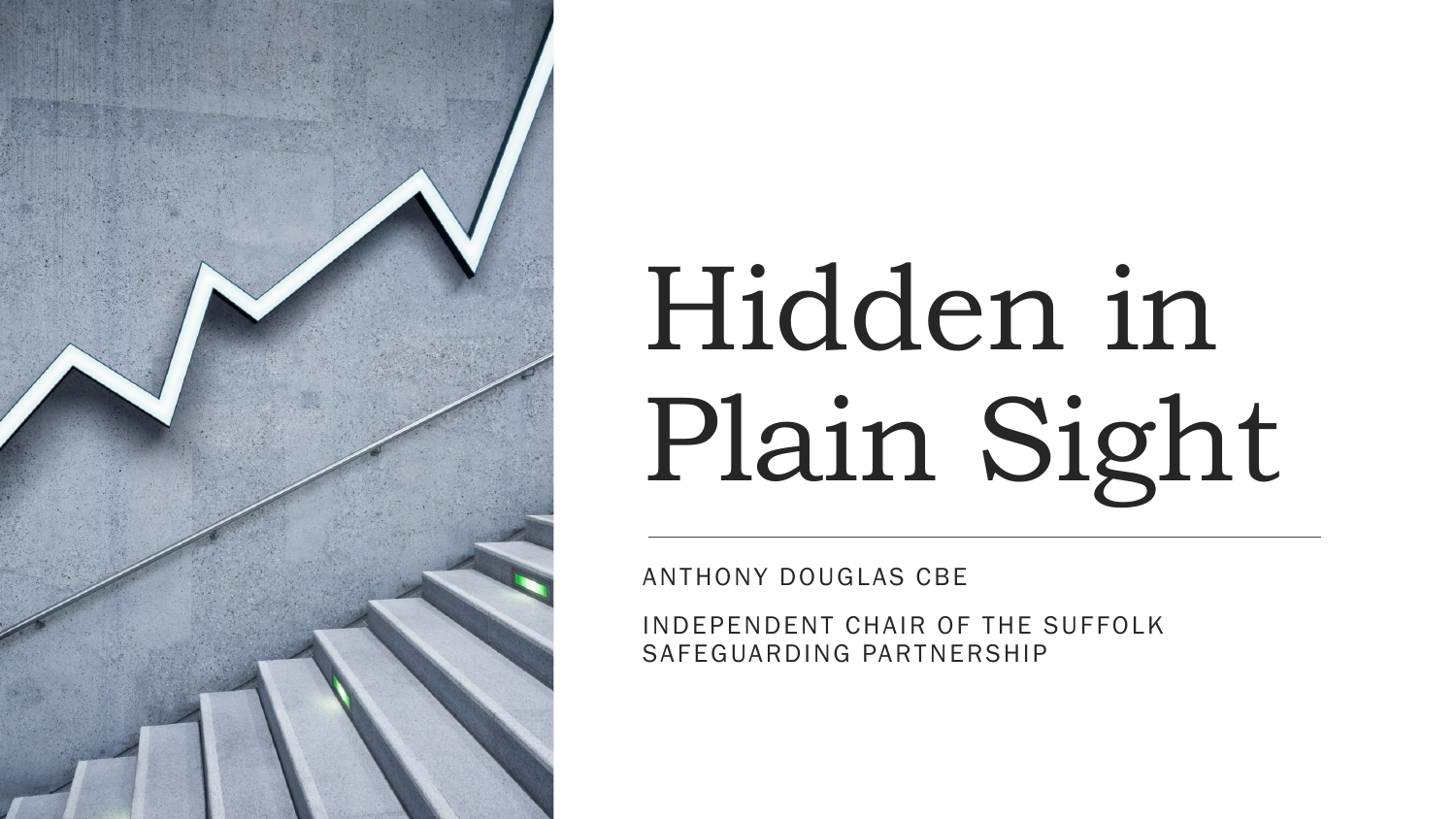## RURAL SAFEGUARDING: MAIN POINTS

- 1. The main difference between urban safeguarding and rural safeguarding is the volume
- 2. Individuals who need safeguarding live everywhere in Suffolk e.g., neglect takes place in all families and tends to be more emotional neglect with increasing affluence
- 3. The CAS mantra see it, say it, report it, so that safeguarding agencies stop it remains true, however isolated the person or the property
- 4. The Suffolk Safeguarding Partnership has reviewed a number of cases over the last few years in which vulnerable individuals of all ages have been hidden in plain sight. Many of their stories are truly terrifying. We publicise the learning from all of these cases e.g., on our website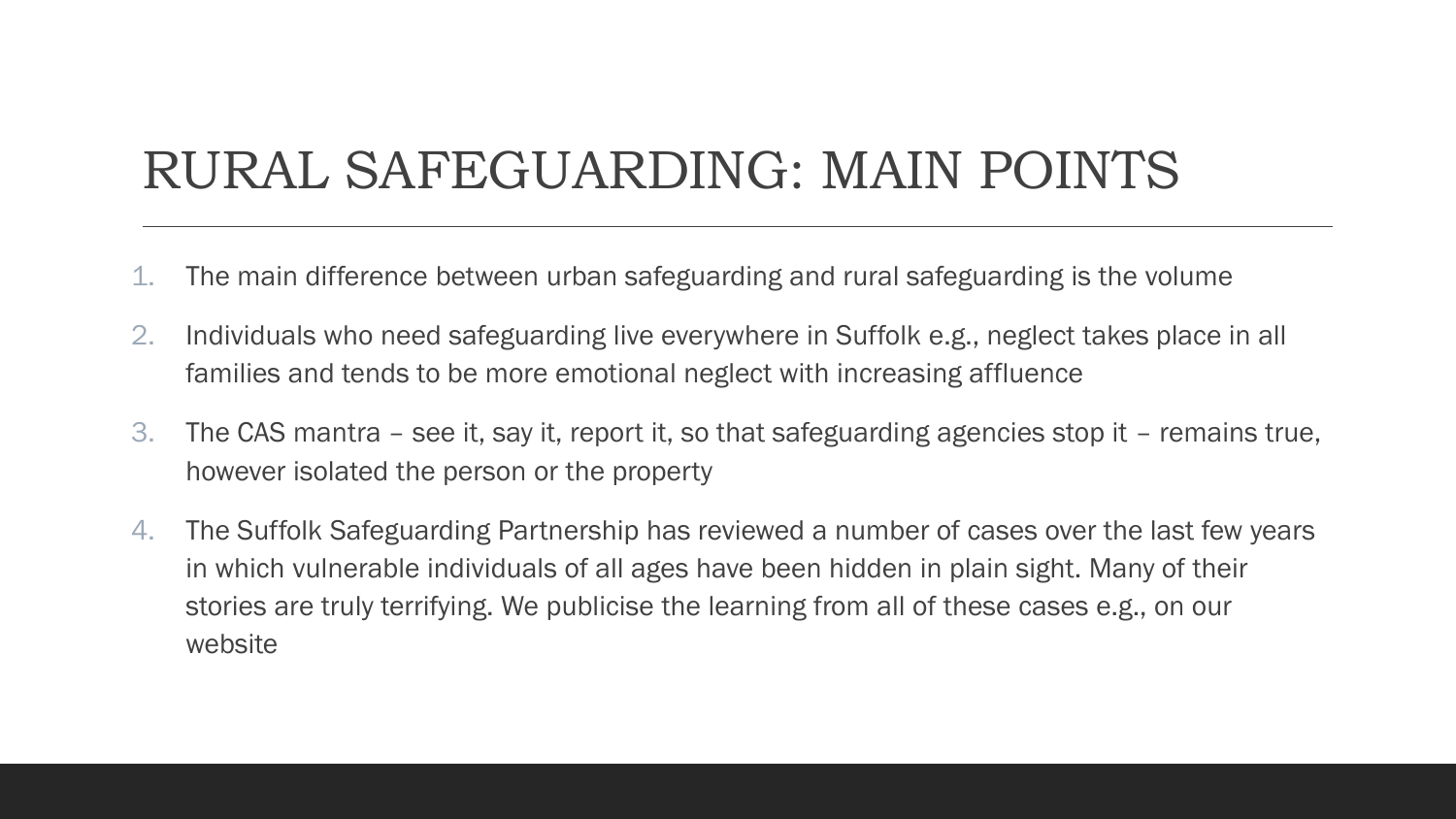## SUPPORTING THE SUPPORTERS

- 1. Whatever the size of you organisation, whatever your role, you become part of the team around the person at risk once you see a safeguarding concern
- 2. An outcome from the recent Appreciative Inquiry into the impact of Covid on safeguarding in Suffolk is to establish a community consultation line for small voluntary and community groups to access so they can discuss their concerns. This will be linked into the county's Multi-Agency Safeguarding Hub (MASH)
- 3. We are about to convene a summit about mental health needs going unmet, including a lack of beds, people waiting for admission or discharge or coming to the attention of the police and for whom there is nowhere to go.
- 4. Do contact the Safeguarding Partnership when you need to. We are here for you.